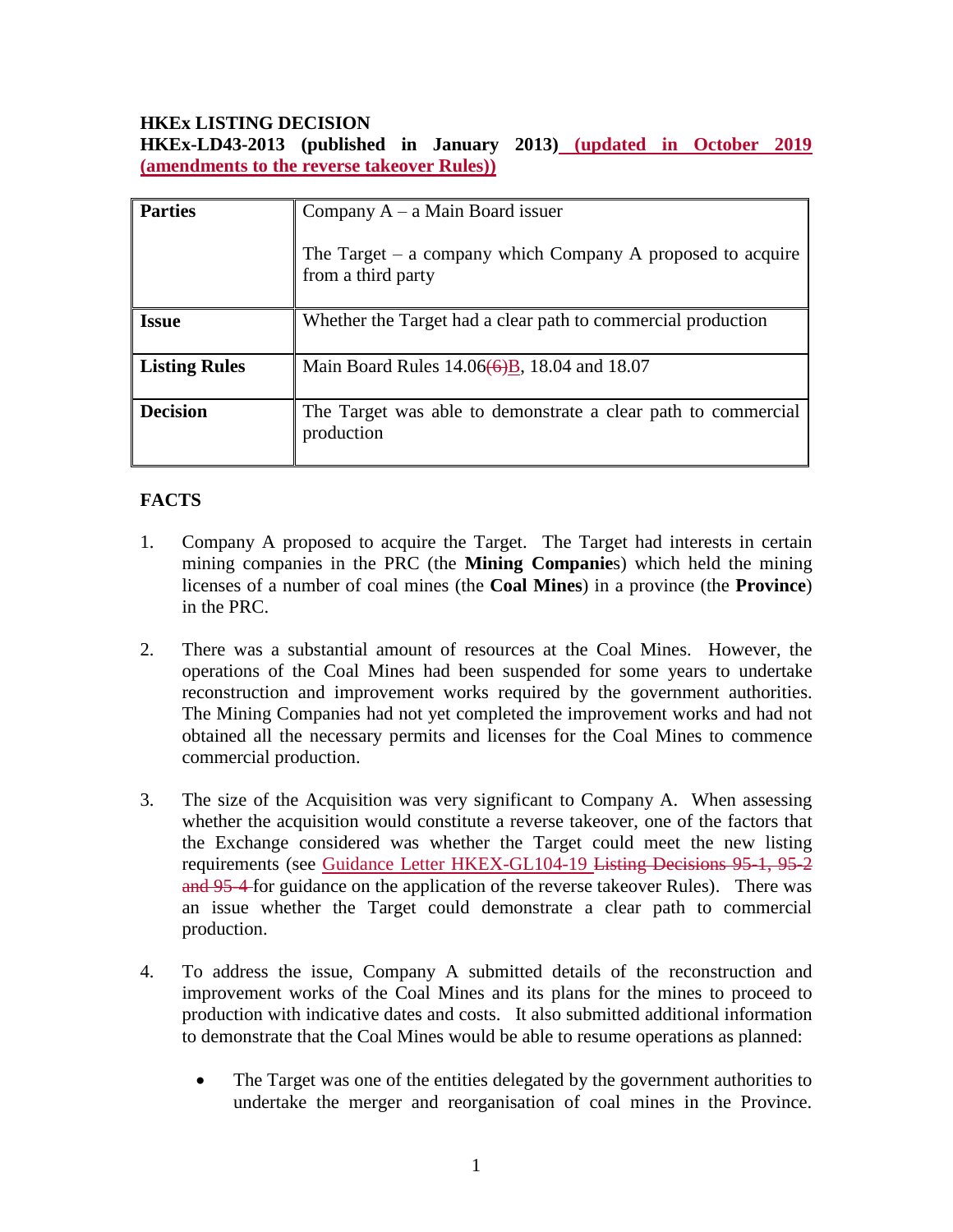Under the government policies at the relevant time, coal mines which were not able to meet the required standard of safety and minimum production capacity were closed until the necessary reconstruction and improvement works had been undertaken. The Target acquired the Mining Companies to undertake the merger and reorganisation of the Coal Mines according to the policies.

- When Company A acquired the Target, most of the reconstruction and improvement works of the Coal Mines had been completed. Company A would also disclose all the outstanding permits and licenses necessary for commercial production of the Coal Mines and the status of the relevant applications. The PRC legal advisers confirmed that there was no impediment for the Target group to obtain the outstanding permits and licenses.
- The competent person was of the view that the schedule for the reconstruction and improvement works of the Coal Mines and the expected timetable for the commencement of commercial production were attainable.

# **APPLICABLE LISTING RULES**

- 5. Rule 18.03(1) states that "*A Mineral Company must:—*
	- *(1) establish to the Exchange's satisfaction that it has the right to participate actively in the exploration for and/or extraction of Natural Resources …"*
- 6. Rule 18.04 states that "*if a Mineral Company is unable to satisfy either the profit test in rule 8.05(1), … , it may still apply to be listed if it can establish to the Exchange's satisfaction that its directors and senior managers, taken together, have sufficient experience relevant to the exploration and/or extraction activity that the Mineral Company is pursuing.*"
- 7. HKEx Guidance Letter HKEx-GL22-10 and paragraph 6 under the Executive Summary of Consultation Conclusions on New Listing Rules for Mineral Companies published in May 2010 states that, "*While we expect most applicants taking advantage of Rule 18.04 will still be at the development stage, those who are already in the production stage are not necessarily precluded. This is because Mineral Companies in production may have junior assets that are yet to be developed. Waivers from the financial standard requirements are only likely to be considered favourably where Mineral Companies demonstrate a clear path to commercial production".*
- 8. Rule 18.07 states that *"if a Mineral Company has not yet begun production, it must disclose its plans to proceed to production with indicative dates and costs. These plans must be supported by at least a Scoping Study, substantiated by the opinion of a Competent Person. If exploration rights or rights to extract Resources and/or*